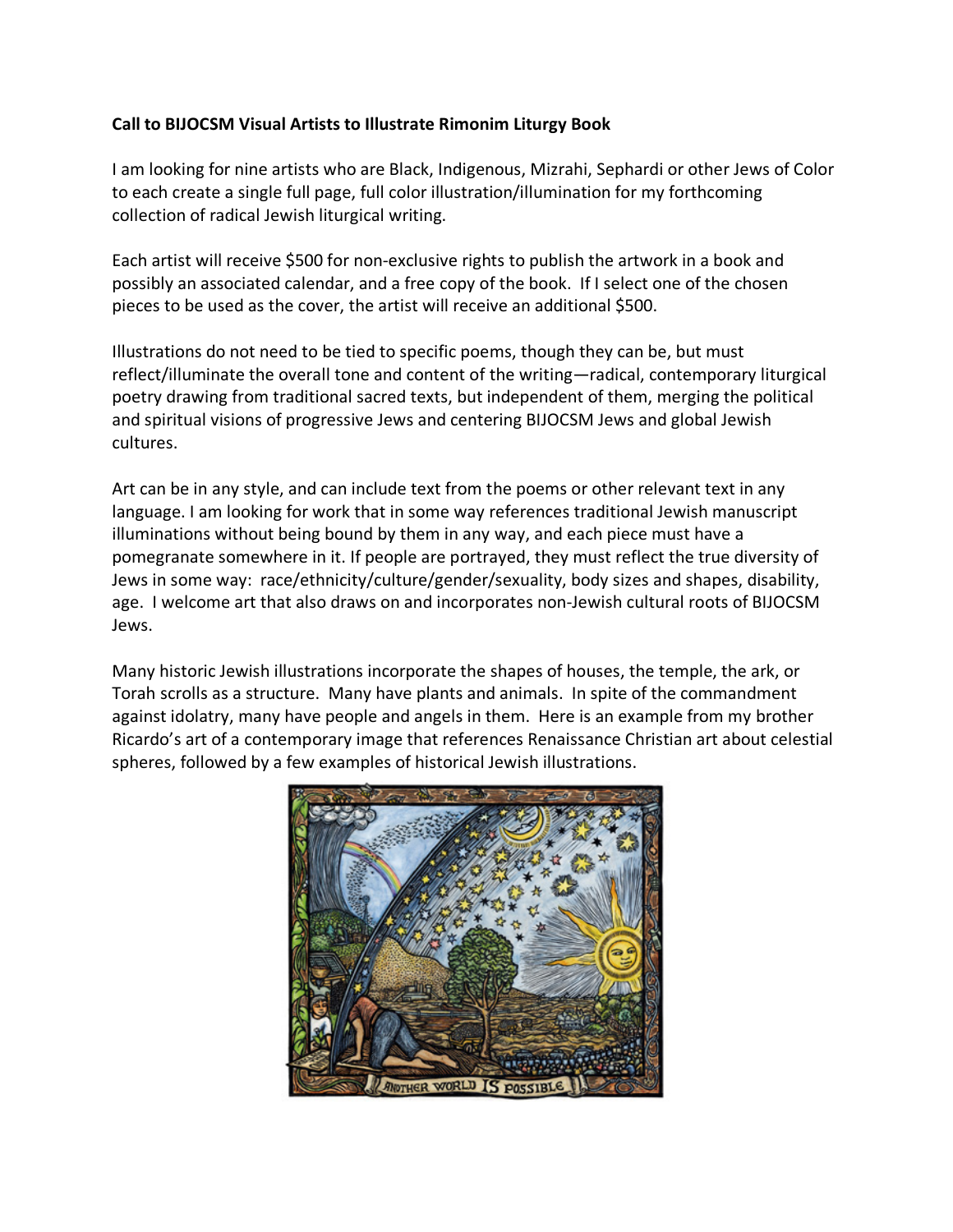Just as my poetry draws from and breaks with traditional sacred text, I am looking for art that both acknowledges and transforms tradition, so please don't take these examples as instructions or constraints.







## Aurora Levins Morales aurora@historica.us

Apply by submitting work samples, a statement about why you're interested, information about your identity to help me create some balance, and any ideas that come to mind.